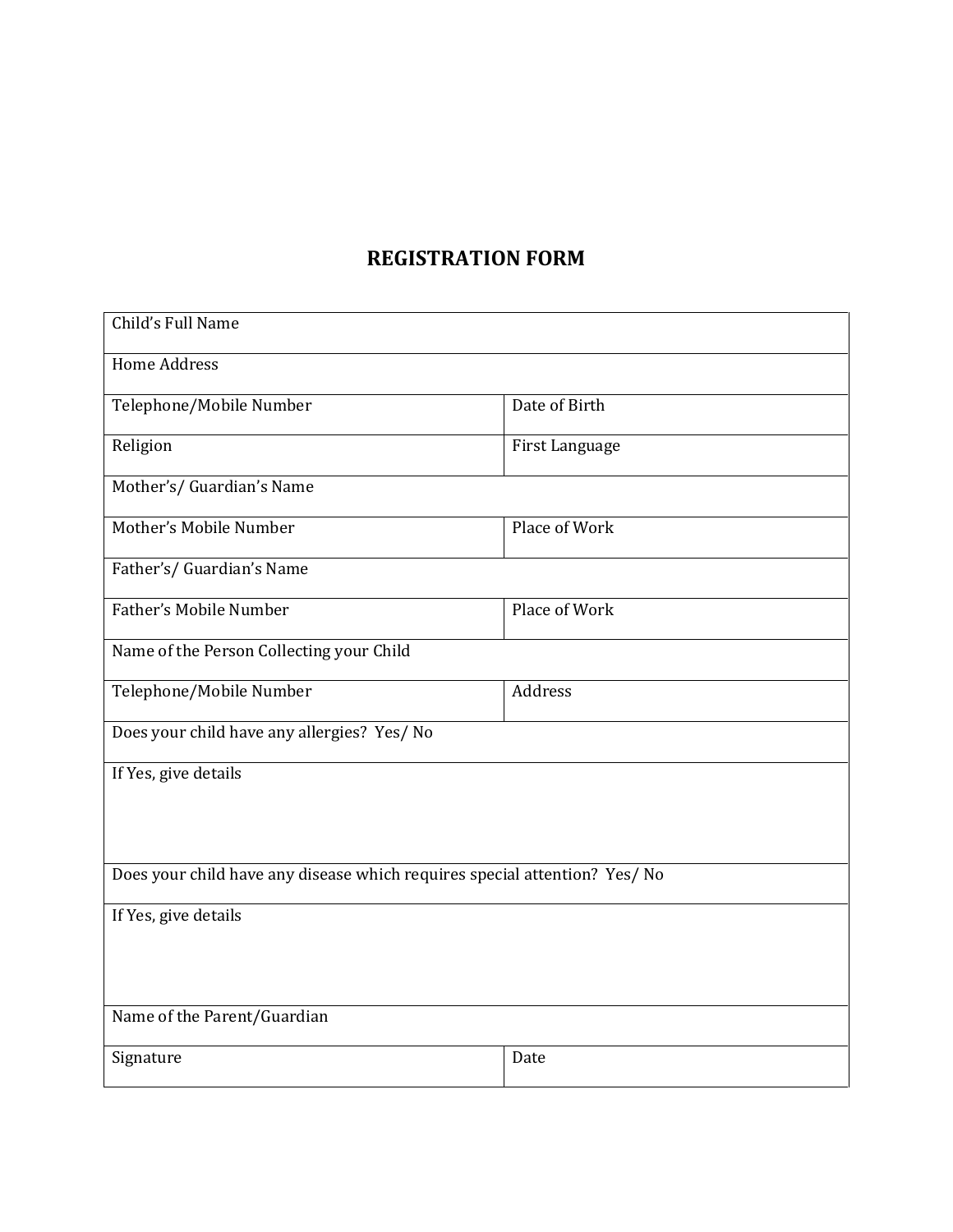# **REGISTRATION INFORMATION**

| <b>REQUIREMENTS:</b> - Birth certificate/ Immunization card                    | - 2 passport photographs for the child            |  |  |  |
|--------------------------------------------------------------------------------|---------------------------------------------------|--|--|--|
| - A passport photo for each of the child's parents/ guardians                  |                                                   |  |  |  |
| <b>UNIFORMS:</b> Ugx 220,000 (Nursery) & Ugx 270,000 (Primary). This includes; |                                                   |  |  |  |
| - Two sets of uniform                                                          | - One pair of sports-wear                         |  |  |  |
| - A sweater                                                                    | - Three pairs of socks                            |  |  |  |
| <b>FEES:</b> - Bank (bank slips will be issued to you)                         | - Bank draft (No personal cheques)                |  |  |  |
| -Baby Class & Middle Class (Half day)-Ugx650,000                               | - Baby Class & Middle Class (Full day)-Ugx800,000 |  |  |  |
| - Top Class to P4 (Full day)–Ugx 750,000                                       | - P1 to P4 (Boarding)-Ugx 1,200,000               |  |  |  |
| - P5 - P7 (Boarding Only) - Ugx 1,250,000                                      | - Day Care – Ugx70,000 per week (from 1 year)     |  |  |  |

### **School Fees includes;**

- $\checkmark$  Scholastic materials(crayons, exercise books, pencils, pens and drawing books)
- $\checkmark$  Eats and porridge/ milk tea at 9:30am
- $\checkmark$  Eats and juice at 12:30pm (for Baby Class and Middle Class) and 3:30pm (for Top Class to P7)
- $\checkmark$  Lunch for all classes for children on full day programme

#### **REQUIREMENTS**;

- $\checkmark$  One reader for nursery or One text book for primary (These will go to the Library)
- $\checkmark$  20,000 for counter books for primary (Termly)
- $\checkmark$  Geometry set, ruler, fountain pen for primary

**TRANSPORT CHARGES;** (For homes that are 5km from the school premises)

- $\checkmark$  Ugx200,000 for either picking in the morning, or returning the child in the afternoon/ evening.
- $\checkmark$  Ugx350,000 for picking and dropping of your child.

#### **OPTIONAL ITEMS AND ACTIVITIES;**

| - Christ Care Bags; Ugx 20,000 |                        | - Birthday Party;                          | Ugx 50,000        |
|--------------------------------|------------------------|--------------------------------------------|-------------------|
| - Piano lessons;               | Ugx $100,000$ per term | - Trip;                                    | Ugx 30,000-50,000 |
| - Swimming ;                   | $Ugx 70,000$ per term  | - Top Class & P7 Board photos; Ugx 100,000 |                   |

### **For more information, please call 0200903800/3 watsup +256701526528**